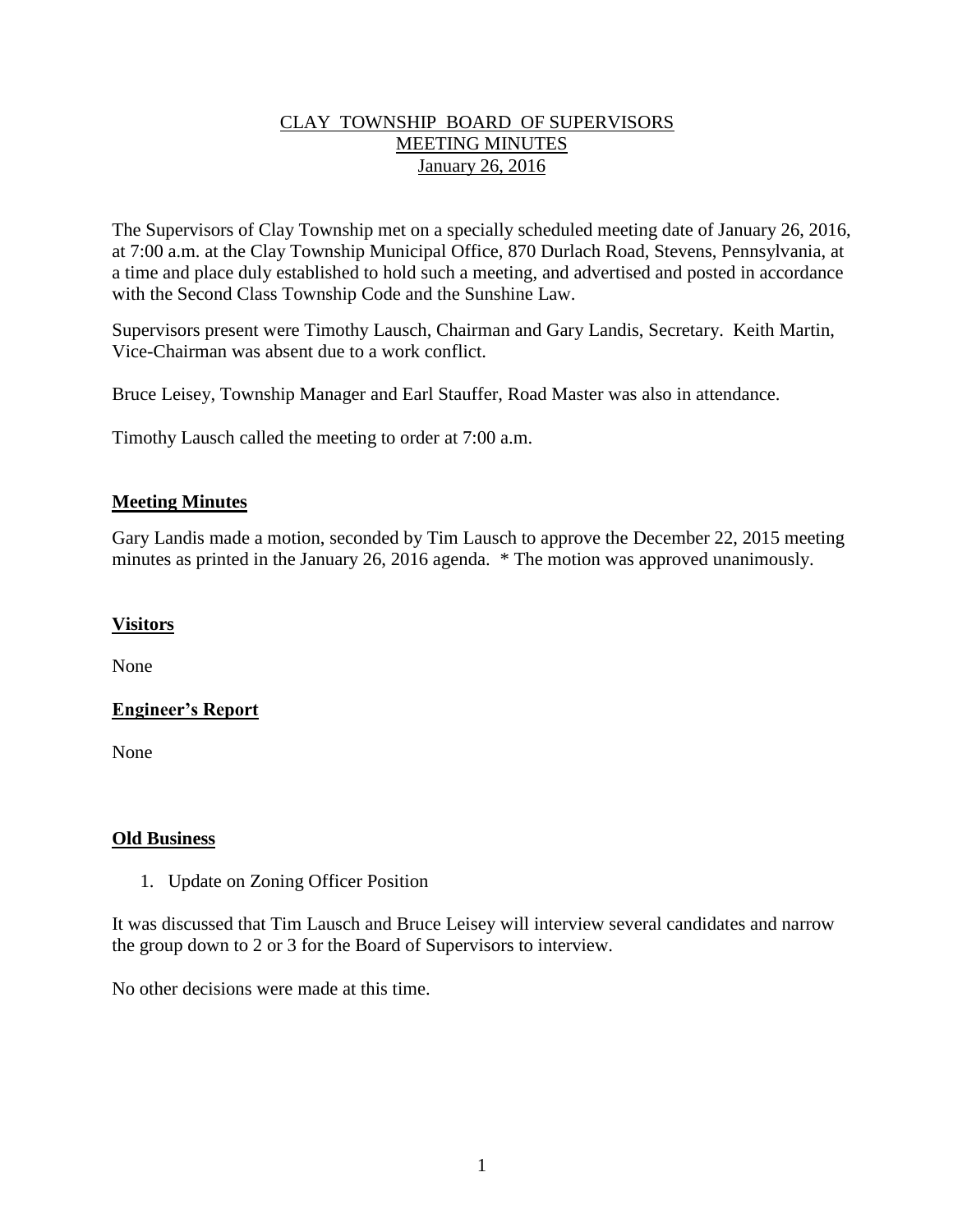2. Appointment of Planning Commission Member

It was discussed that Tim Lausch and Bruce Leisey will interview several candidates and make a recommendation to the Board of Supervisors.

3. Appointment of Zoning Hearing Board Alternate Member

Gary Landis made a motion, seconded by Tim Lausch to appoint Glenn Hursh as an Alternate Member of the Zoning Hearing Board. \* The motion was approved unanimously.

4. Execute Declaration of Snow Emergency

After discussion, Gary Landis made a motion, seconded by Tim Lausch to execute the Declaration of Snow Emergency for the snow storm on January 22 thru 23, 2016. \* The motion was approved unanimously.

## **New Business**

1. Purchase of 2016 Ford F-550 Dump Truck w/Plow and Cinder Spreader

After review, Gary Landis made a motion, seconded by Tim Lausch to approve the purchase of an F-550 truck from Hondru Ford in the amount of \$45,645.60 and a truck body from MJR Equipment in the amount of \$39,588.19. Total cost will be  $$85,233.79$  \* The motion was approved unanimously.

2. Discussion on Dale Stahl Retirement Recognition

There was discussion, and it was agreed that Staff would pick date in February for a drop-in at the Fire Hall and formulate guest list.

3. Susquehanna Municipal Trust Correspondence

The Township Manager informed the Board of Supervisors of a notification from Susquehanna Municipal Trust, Township's workers compensation carrier, of loss experience exceeded standards. Susquehanna Municipal Trust forwarded 4 recommendations to mitigate fewer losses. The Township is in the process of investigating.